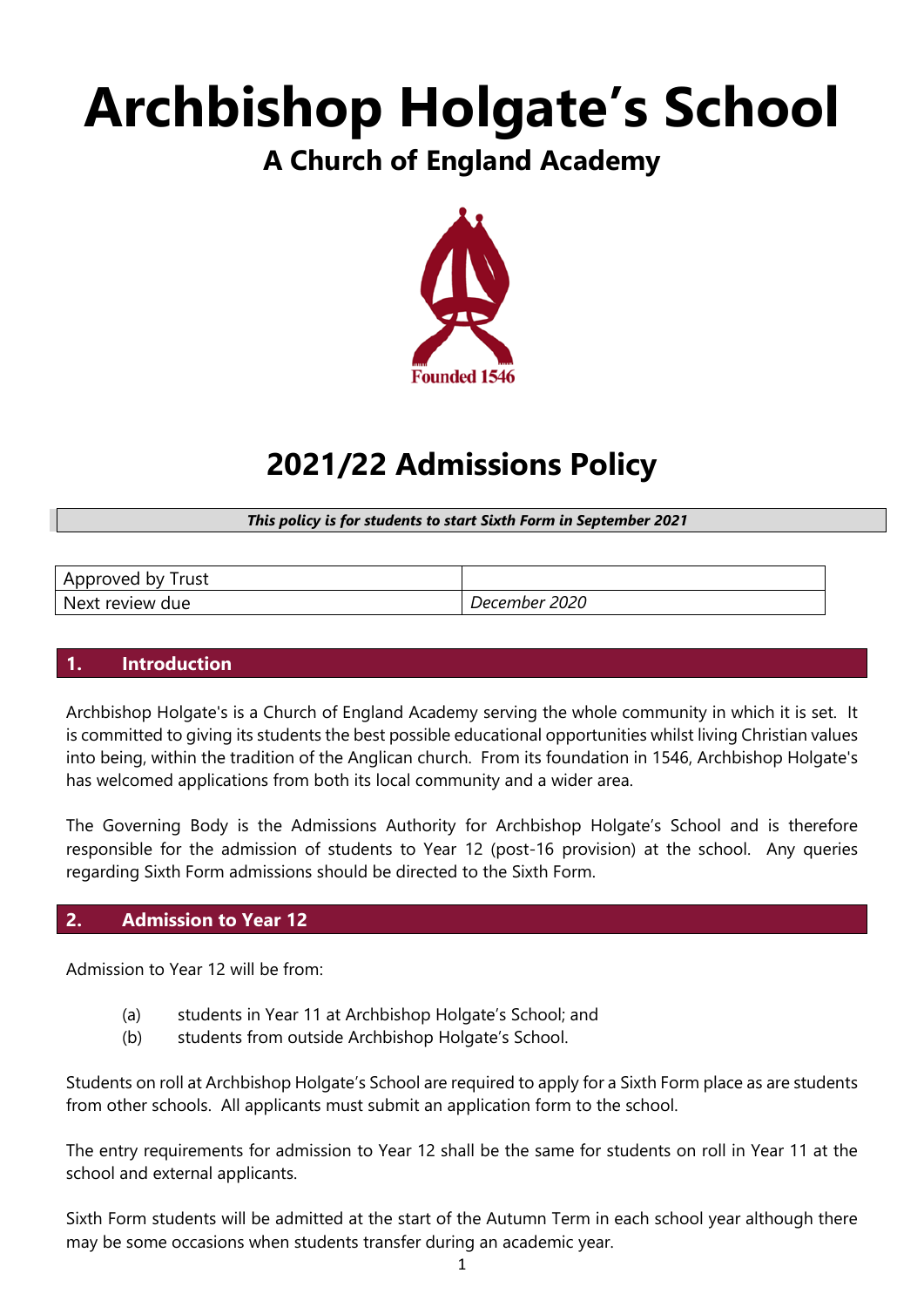### **3. Minimum Entry Requirements**

All those seeking admission to the Sixth Form must achieve the necessary grades for access onto the courses they have chosen. Automatic entry onto Level 3 courses includes students achieving 5 Grade 4 GCSEs including Grade 4 in English and/or Mathematics. Students with either English and/or Mathematics at Grade 3 or below will have individual meetings to determine the most suitable pathway within the Sixth Form.

All students applying for the Work Skills programme will have individual meetings to determine if pathways are available.

The school will admit all children with a Statement of Special Educational Need (SEN) or Education, Health and Care Plan (EHCP) in whose Statement or EHCP the school is named. If your child has any such statement or EHCP, please contact your home local authority who will advise you on the process for gaining admission to the school.

#### **Oversubscription criteria**

If the number of external applicants for Year 12 exceeds the number of places remaining within the published admission number, after the admission of any external students with a statement of SEN or an EHCP in whose statement or EHCP the school is named, and who meet the academic entry criteria, the following oversubscription criteria will be applied in the order shown to applicants who meet the academic entry criteria:

(1) Children who are either currently or have previously been 'looked after' – This applies to all children who are currently in the care of a local authority; all children who have been adopted from local authority care (subject to an adoption, residence or special guardianship order); and all children who appear to have been in state care outside of England and ceased to be in state care as a result of being adopted. A child is regarded as having been in state care in a place outside of England if they were accommodated by a public authority, a religious organisation or any other provider of care whose sole purpose is to benefit society.

(2) Students considered by the Governors to have exceptional social or medical needs specific to Archbishop Holgate's School – parents applying under this criterion are advised to consult the school in advance about its suitability for their child, and must provide professional supporting evidence, in writing, from a doctor, specialist health professional, or social worker, setting out the particular reasons why this school is the most suitable for the child, and the difficulties that would be caused if the child had to attend another school.

(3) Students living in the area normally served by the school. ('The area normally served by the school' is the school's priority admissions area as defined by the Local Authority and as set out in its Guide for Parents. 'Living in the area' is defined as the student being ordinarily resident at an address in the area defined above. You may be asked for evidence of residence.)

(4) Students having a sibling attending Archbishop Holgate's School at the time of their proposed admission. ('Siblings' are defined as brothers or sisters living in the same house, as their primary place of residence, including half- and step-brothers or sisters.)

(5) Any other students.

**Tie-breaker –** If there are more applicants within any given qualifying criterion than there are places remaining, the places for these applicants will be allocated to students with the closest safe walking route. ('The closest safe walking route' is defined as the distance from the home to school as measured from the home address to the nearest entrance to the school site using the Local Authority's computerised measuring system.)